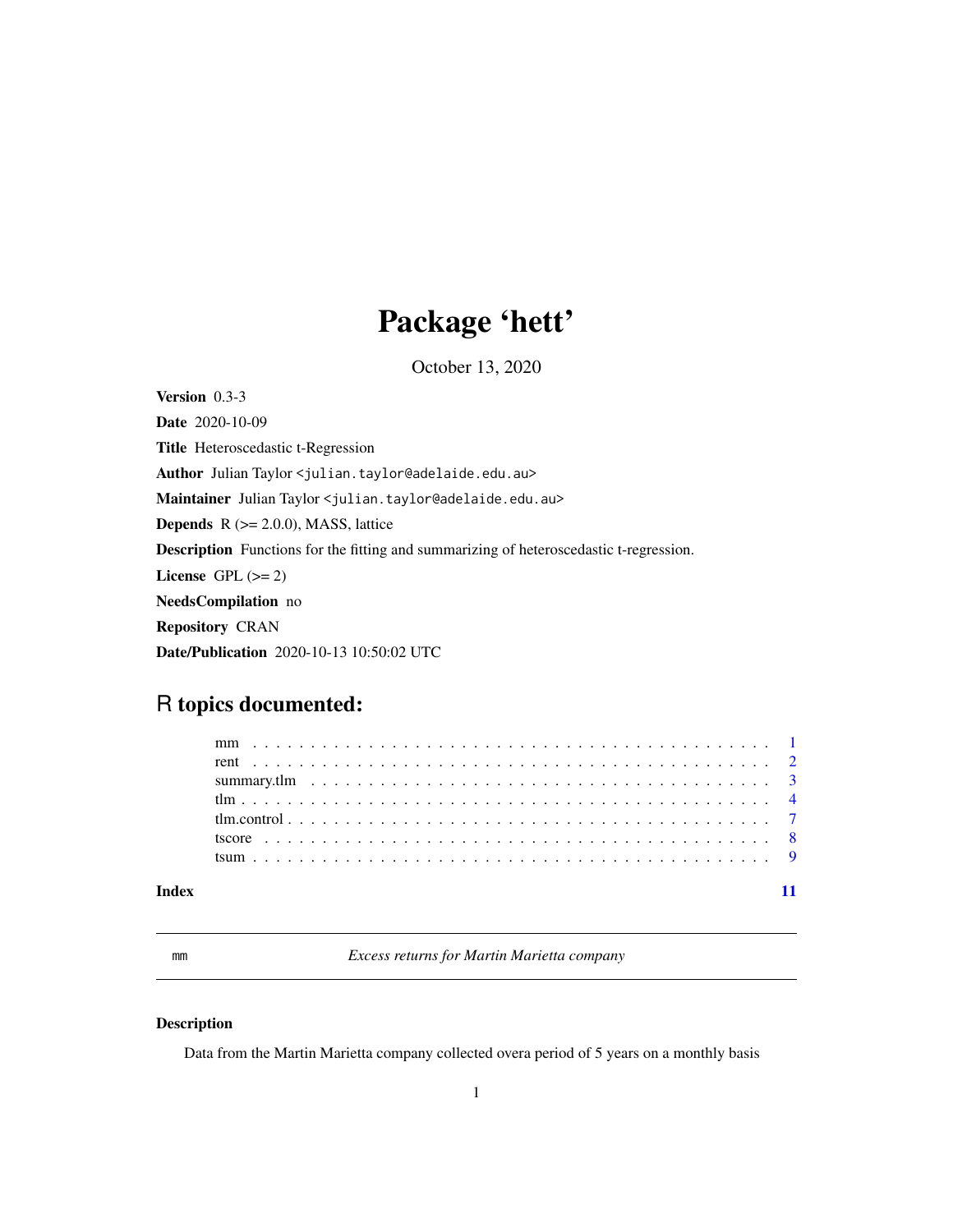#### <span id="page-1-0"></span>Usage

data(mm)

#### Format

A data frame with 60 observations on the following 4 variables.

date the month the data was collected

am.can a numeric vector

m.marietta excess returns from the Martin Marietta company

CRSP an index for the excess rate returns for the New York stock exchange

#### Source

Bulter et al (1990). Robust and partly adpative estimation of regression models. *Review of Economic Statistics*, 72, 321-327.

#### Examples

```
data(mm, package = "hett")
attach(mm)
plot(CRSP, m.marietta)
lines(CRSP, fitted(lm(m.marietta ~ CRSP)), lty = 2)
```
#### rent *Rent for Land PLanted to Alfalfa*

#### Description

Dataset collected in 1977 from Minnesota to study the variation in land rented for growing alfalfa

#### Usage

data(rent)

#### Format

A data frame with 67 observations on the following 5 variables.

Rent a numeric vector average rent per acre.

AllRent a numeric vector describing average rent paid for all tillable land.

Cows a numeric vector describing the density of dairy cows (number per square mile).

Pasture a numeric vector describing the proportion of farmland used as pasture.

Liming a factor with levels No if no liming is required to grow alfalfa and Yes if it does.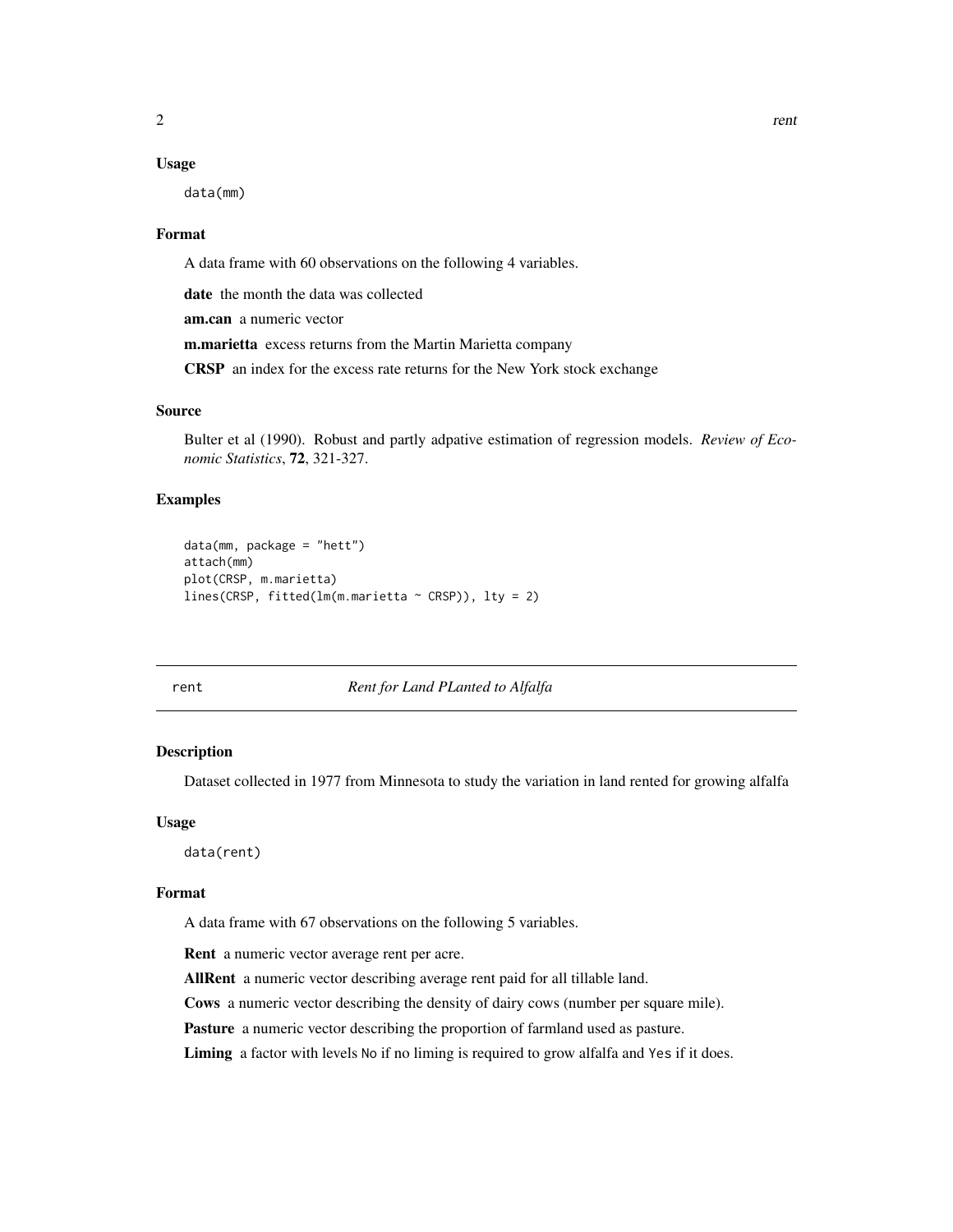<span id="page-2-0"></span>summary.tlm 3

#### Source

Weisberg, S (1985). *Applied Linear Regression* Wiley: New York

#### Examples

```
library(lattice)
data(rent, package = "hett")
attach(rent)
xyplot(log(Rent/AllRent) ~ sqrt(Cows), groups = Liming, panel = panel.superpose)
```
<span id="page-2-1"></span>summary.tlm *summary method for class "tlm"*

#### Description

Summarizes the heteroscedastic *t* regression object

#### Usage

```
## S3 method for class 'tlm'
summary(object, correlation = FALSE, ...)
## S3 method for class 'summary.tlm'
print(x, \ldots)
```
#### Arguments

| object      | heteroscedastic t regression object called from t1m()                                                                                                                                                |
|-------------|------------------------------------------------------------------------------------------------------------------------------------------------------------------------------------------------------|
| x           | an object of class "summary.tlm" containing the values below                                                                                                                                         |
| correlation | should the calaculation of the parameter correlation matrix be supressed. If the<br>fit includes a location and a scale formula then both correlation matrices are<br>printed. The default is FALSE. |
| $\ddotsc$   | arguments passed to or from other methods                                                                                                                                                            |

#### Details

The table summary produced by this function should be used with caution. A more appropriate test between nested models is to use the score statistic function tscore.

#### Value

a list containing the following components:

| loc.summary | an object containing a list of objects that summarize the location model             |
|-------------|--------------------------------------------------------------------------------------|
|             | scale. summary an object containing a list of objects that summarize the scale model |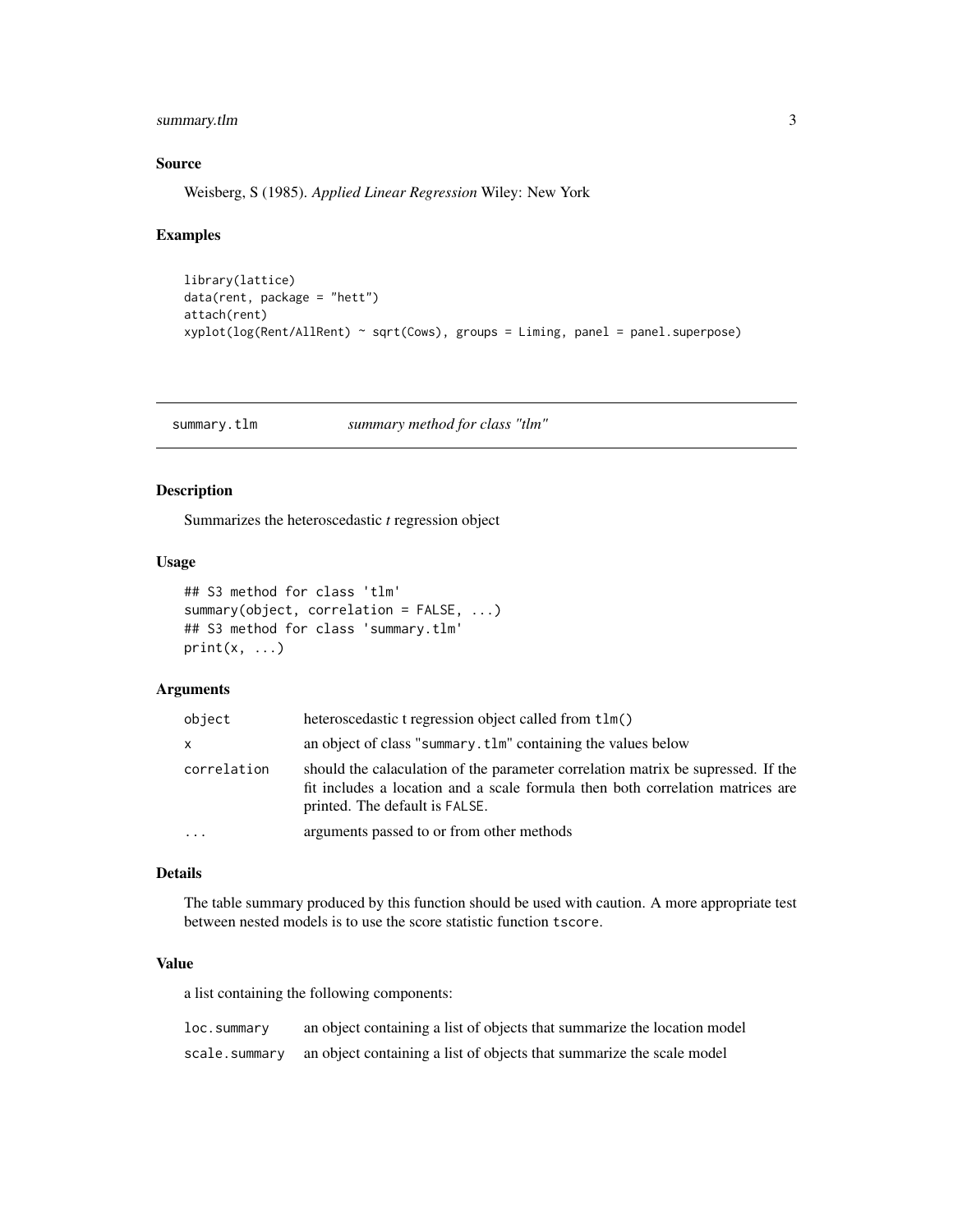<span id="page-3-0"></span>

| iter    | the number of iterations of the algorithm                              |
|---------|------------------------------------------------------------------------|
| dof     | value of the fixed or estimated degrees of freedom                     |
| dofse   | the standard error associated with the degrees of freedom if estimated |
| logLik  | the maximised log-likelihood                                           |
| method  | the method used to maximize the likelihood                             |
| endTime | the time taken for the algorithm to converge                           |

### Author(s)

Julian Taylor

#### See Also

[tsum](#page-8-1), [tlm](#page-3-1)

#### Examples

```
data(mm, package = "hett")
attach(mm)
## fit a model with heteroscedasticity and estimating the degrees of freedom
tfit2 <- tlm(m.marietta ~ CRSP, ~ CRSP, data = mm, start = list(dof =
3), estDof = TRUE)
summary(tfit2)
```
<span id="page-3-1"></span>tlm *Maximum likelihood estimation for heteroscedastic t regression*

#### Description

Fits a heteroscedastic t regression to given data for known and unknown degrees of freedom.

#### Usage

```
tlm(lform, sform = \sim 1, data = NULL, subset = NULL, contrasts =
   NULL, na.action = na.fail, start = NULL, control = tlm.control(...),
    obs = FALSE, estDof = FALSE, ...)## S3 method for class 'tlm'
print(x, \ldots)
```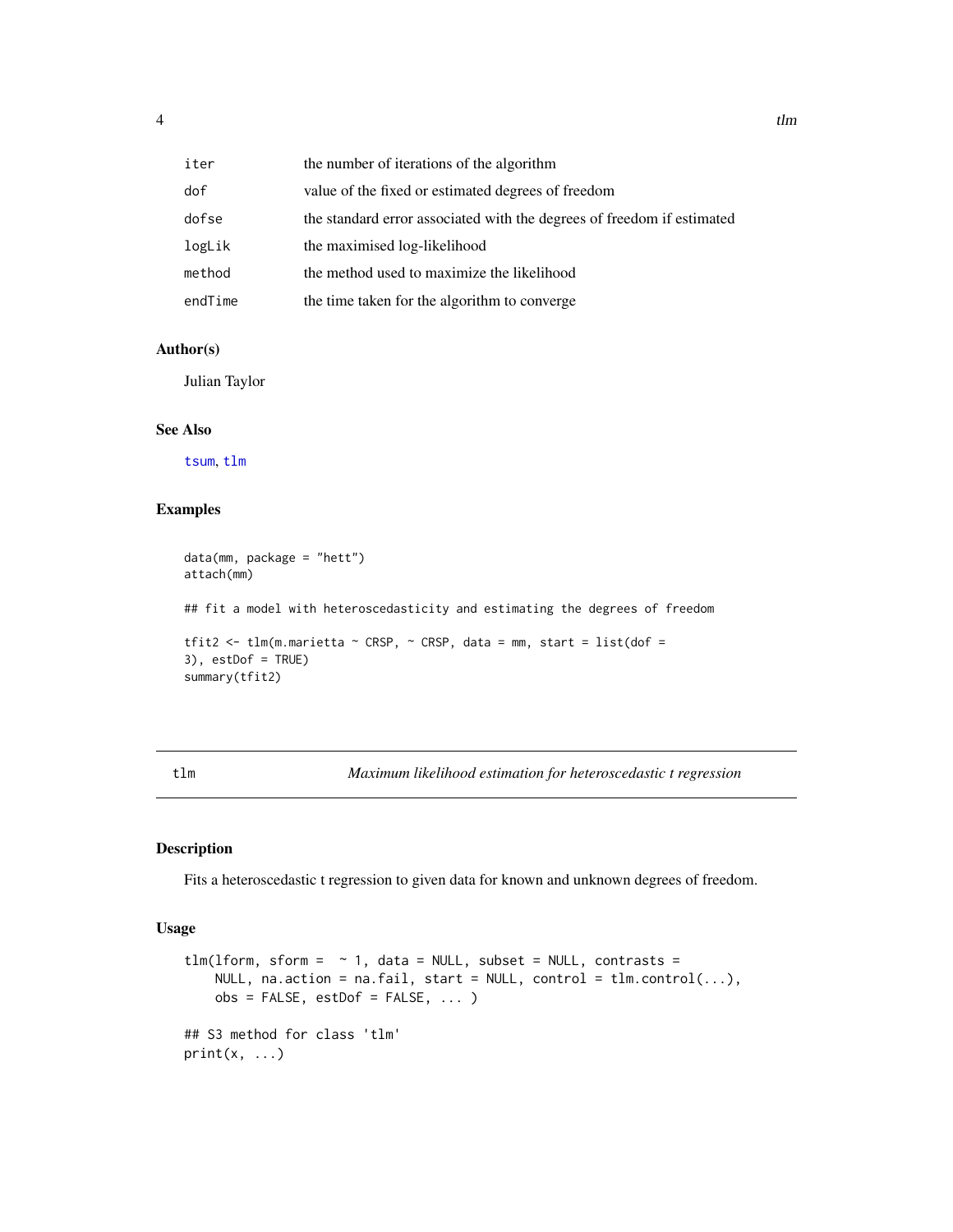#### $t \ln \frac{1}{\sqrt{2}}$

#### Arguments

| x            | an object of class "tlm"                                                                                                                                                                                                                                                                                                                                                                                                                                                                                                                                                                                                                                                                |
|--------------|-----------------------------------------------------------------------------------------------------------------------------------------------------------------------------------------------------------------------------------------------------------------------------------------------------------------------------------------------------------------------------------------------------------------------------------------------------------------------------------------------------------------------------------------------------------------------------------------------------------------------------------------------------------------------------------------|
| <b>lform</b> | a formula of the type response ~ terms, where terms can be of the form, for<br>example, first + second or first*second(see lm for details)                                                                                                                                                                                                                                                                                                                                                                                                                                                                                                                                              |
| sform        | a formula of the type $\sim$ terms, where terms can be of the form, for example,<br>first + second or first*second(see lm for details).                                                                                                                                                                                                                                                                                                                                                                                                                                                                                                                                                 |
| data         | the data in the form of a data. Frame where the column names can be matched<br>to the variable names supplied in 1form and sform                                                                                                                                                                                                                                                                                                                                                                                                                                                                                                                                                        |
| subset       | numerical vector to subset the data argument                                                                                                                                                                                                                                                                                                                                                                                                                                                                                                                                                                                                                                            |
| contrasts    | set of contrasts for the location model (see contrasts. arg for details)                                                                                                                                                                                                                                                                                                                                                                                                                                                                                                                                                                                                                |
| na.action    | the action to proceed with in the event of NA's in the response. Currently NA's<br>are not allowed and therefore na. fail is the sole argument.                                                                                                                                                                                                                                                                                                                                                                                                                                                                                                                                         |
| start        | is a list of possibly four named components, ("beta", "lambda", "dof", "omega"),<br>for the location, scale, degrees of freedom parameters and random scale effects<br>respectively. Each component must be of the appropriate length.                                                                                                                                                                                                                                                                                                                                                                                                                                                  |
| control      | is an argument to a function that maintains the control of the algorithm. The<br>tlm.control()function contains the arguments, epsilon to determine how<br>small the relative difference of likelihoods should be for convergence (default<br>is 1e-07), maxit to determine the maximum iterations required (default = $50$ ),<br>trace if the user requires printing of estimates etc. as algorithm runs (default =<br>FALSE), verboseLev to determine the amount of verbose printing to the screen<br>as the algorithm runs (verboseLev $= 1$ displays location scale and dof estimates<br>and the likelihood, verboseLev = $2$ displays all of 1 plus the random scale ef-<br>fects) |
| obs          | should the location parameters be calculated using the observed or expected<br>information( $default = FALSE$ ). (Note: using the observed information does not<br>calculate the appropriate standard errors, see DETAILS)                                                                                                                                                                                                                                                                                                                                                                                                                                                              |
| estDof       | should the degrees of freedom parameter be estimated or not. If FALSE then the<br>value given for dof in the start argument will be the fixed value used for the<br>algorithm. If TRUE then the value given for dof in the start argument supplies<br>an initial value only.                                                                                                                                                                                                                                                                                                                                                                                                            |
|              | arguments passed to tlm.control() or to the print method                                                                                                                                                                                                                                                                                                                                                                                                                                                                                                                                                                                                                                |

### Details

When the degrees of freedom is unknown the code uses the non-linear optimiser nlm. If the response (and therefore the errors) is tending toward a Gaussian this optimisation will still converge but with with very high degrees of freedom.

To obtain the appropriate standard errors from summary the user must specify the argument obs = F to ensure that the location parameter is calculated using the expected information.

#### Value

a list containing the following components: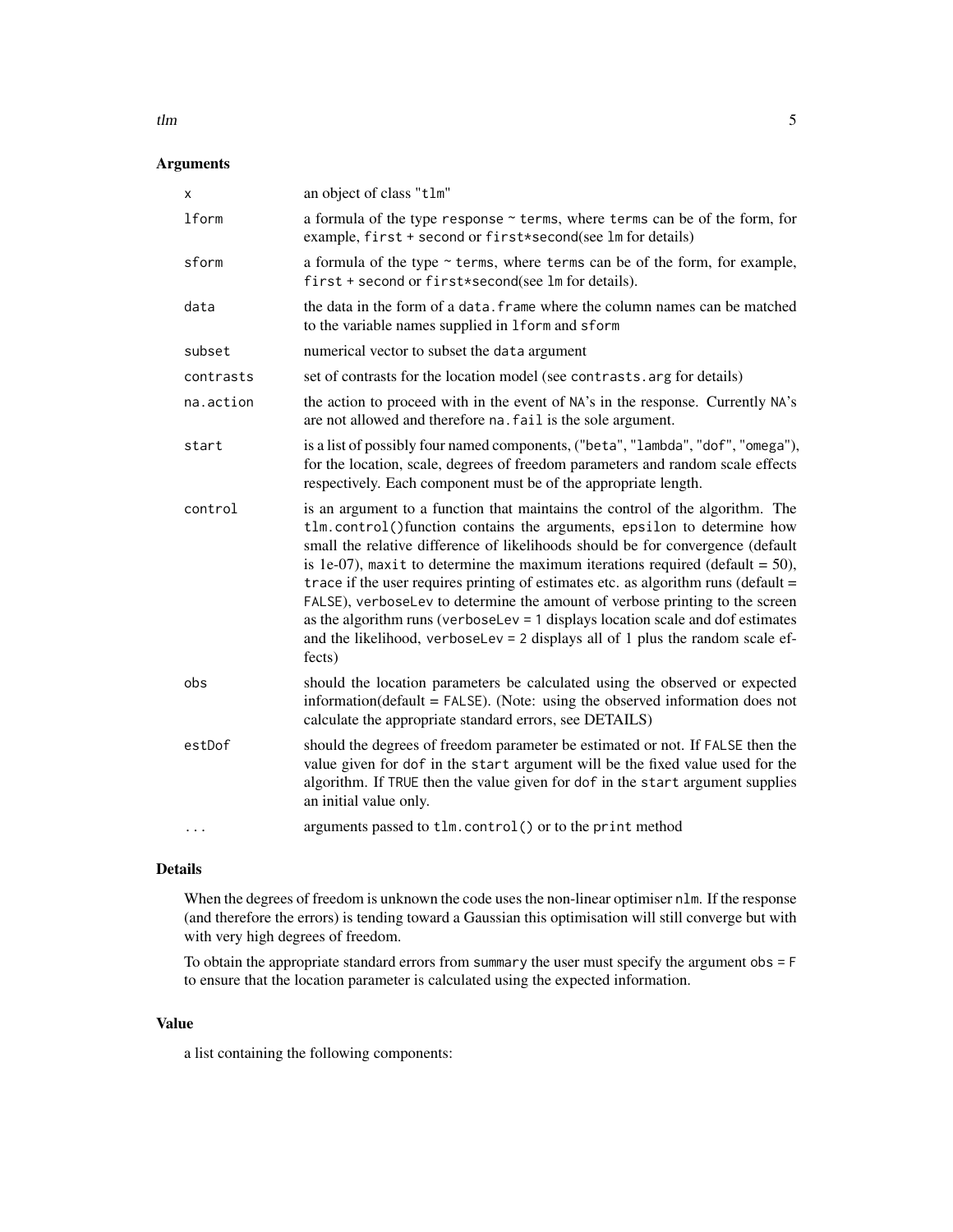<span id="page-5-0"></span>

| loc.fit   | an object containing the estimated location parameters and other elements asso-<br>ciated with the location parameter model |
|-----------|-----------------------------------------------------------------------------------------------------------------------------|
| scale.fit | an object containing the estimated scale parameters and other elements associ-<br>ated with the scale parameter model       |
| random    | the random scale effects                                                                                                    |
| dof       | fixed or estimated degrees of freedom                                                                                       |
| dofse     | the standard error associated with the degrees of freedom                                                                   |
| iter      | the number of iterations of the algorithm                                                                                   |
| logLik    | the maximised log-likelihood                                                                                                |
| endTime   | the time taken for the algorithm to converge                                                                                |

#### Background

The theoretical background for this function can be found in Taylor and Verbyla (2004).

#### Author(s)

Julian Taylor

#### References

Taylor, J. D. & Verbyla, A. P (2004). Joint modelling of the location and scale parameters of the *t*-distribution. *Statistical Modelling* 4, 91-112.

#### See Also

#### [summary.tlm](#page-2-1)

#### Examples

```
data(mm, package = "hett")
attach(mm)
## fit a model with no heteroscedasticity and fixed degrees of freedom
tfit \leq tlm(m.marietta \sim CRSP, data = mm, start = list(dof = 3))
## fit a model with heteroscedasticity and fixed degrees of freedom
tfit1 <- tlm(m.marietta \sim CRSP, \sim CRSP, data = mm, start = list(dof = 3))
## fit a model with heteroscedasticity and estimating the degrees of freedom
tfit2 <- tlm(m.marietta \sim CRSP, \sim CRSP, data = mm,
start = list(dof = 3), estDof = TRUE)
```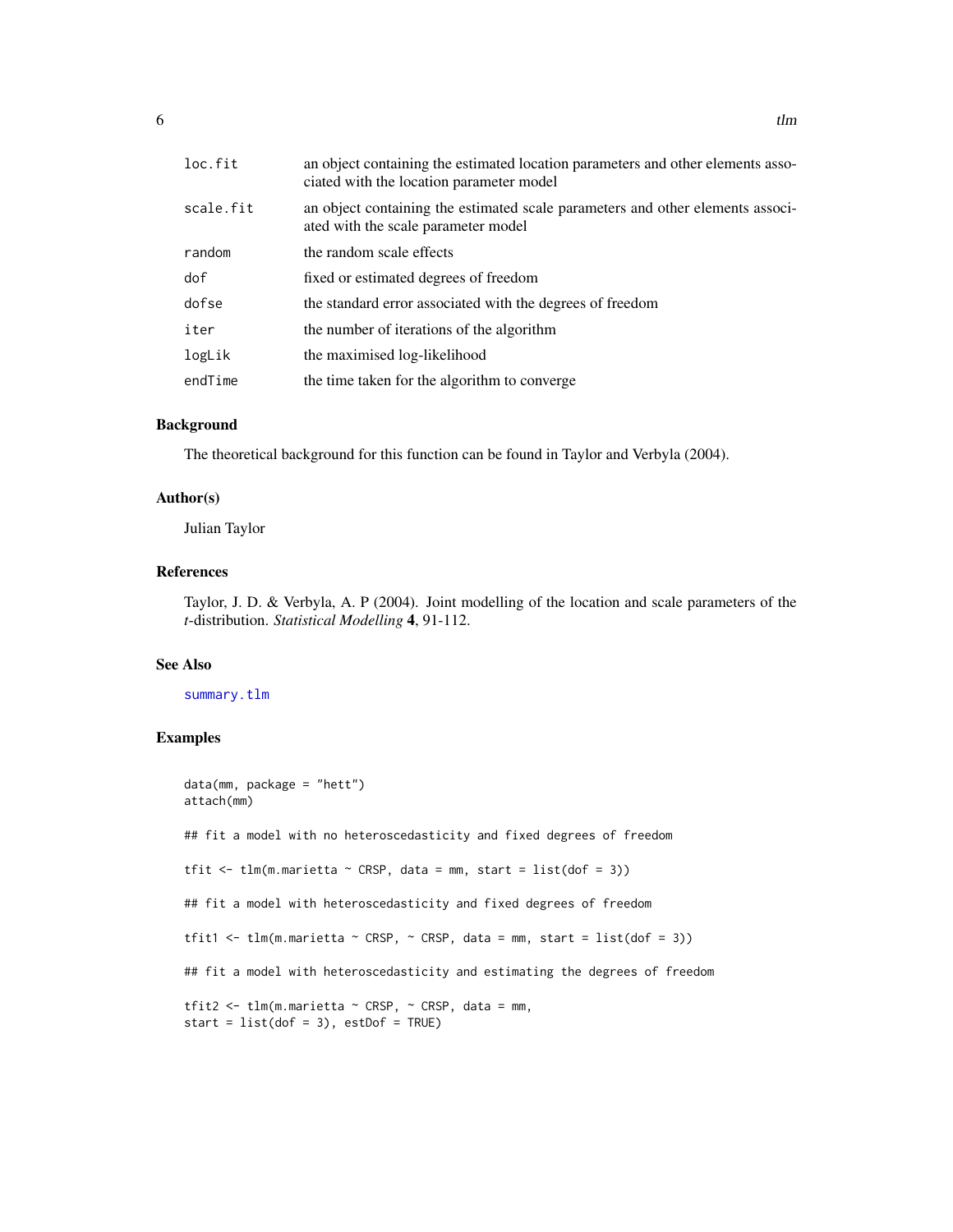<span id="page-6-0"></span>

#### Description

Auxiliary function for fitting tlm model. Generally only used when calling tlm

#### Usage

```
tlm.control(epsilon = 1e-07, maxit = 50, trace = FALSE, verboseLev = 1)
```
#### Arguments

| epsilon    | positive convergence tolerance value. The iterations converge when [newlik -<br>$oldlik$ < epsilon/2 |
|------------|------------------------------------------------------------------------------------------------------|
| maxit      | integer giving the maximum iterations allowable for the routine                                      |
| trace      | logical. If TRUE output is printed to the screen during each iteration                               |
| verboseLev | integer. If 1 then print according to trace. If 2 then print random scale effects<br>also.           |

#### Value

A list with the argument as values

#### Author(s)

Julian Taylor

#### See Also

[tlm](#page-3-1)

#### Examples

```
data(mm, package = "hett")
attach(mm)
## change the maximum amount of iterations for the algorithm
fit1 <- tlm(m.marietta ~ CRSP, ~ 1, data = mm, start = list(dof = 3),
estDof = TRUE, control = tlm.control(maxit = 100))
```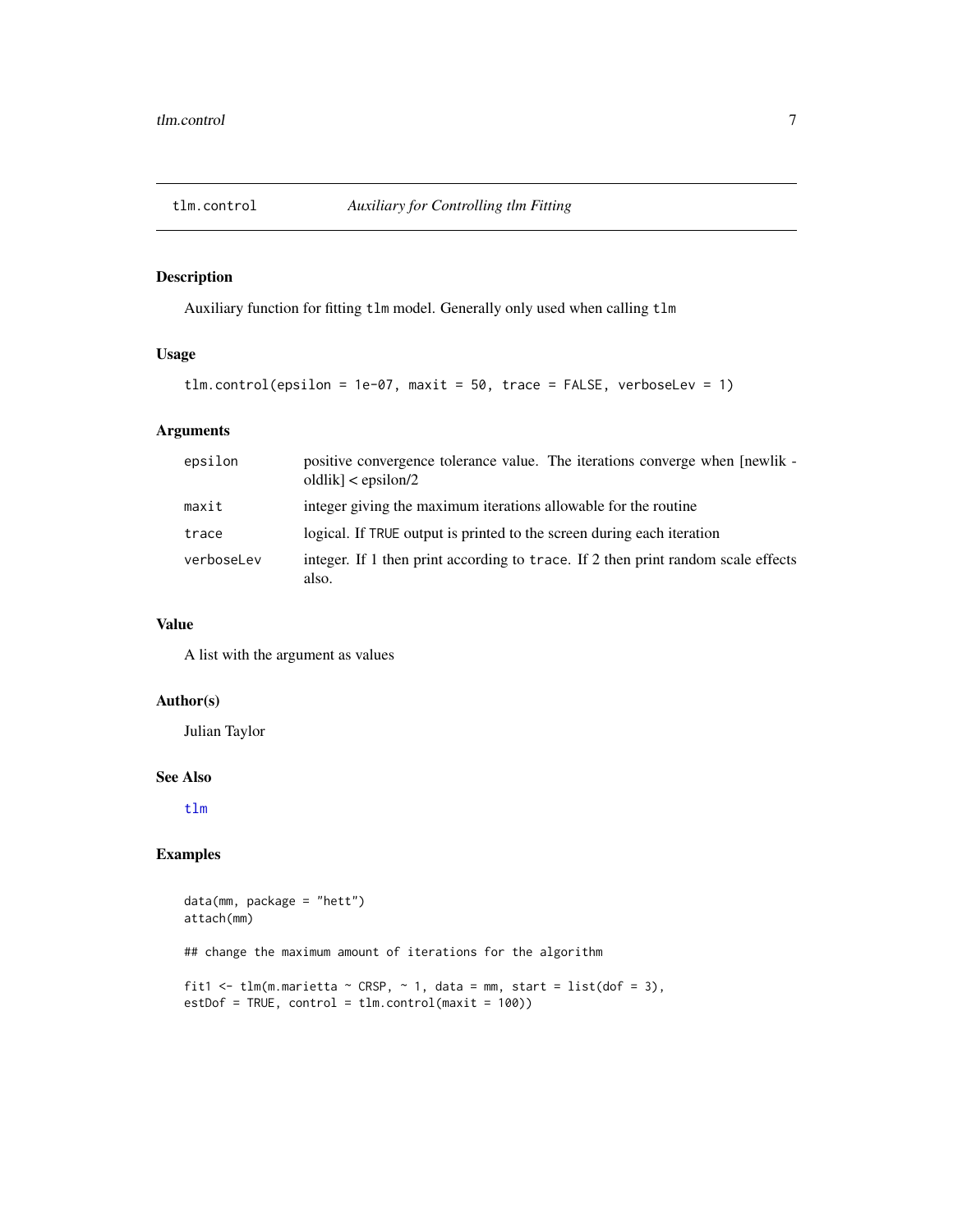<span id="page-7-0"></span>

#### Description

Provides a score test for the location and scale parameters of the heteroscedastic t regression model.

#### Usage

tscore(..., data = NULL, scale = FALSE)

#### Arguments

| $\cdot$ $\cdot$ $\cdot$ | Any number of arguments containing nested model fits from tlm() (see Details) |
|-------------------------|-------------------------------------------------------------------------------|
| data                    | the data used to fit the models involved                                      |
| scale                   | logical. If TRUE the scale model is tested                                    |

#### Details

The user must supply nested models that test, *either*, the scale or the location component of the model. The model objects *must* be nested from left to right. Currently there are no traps if the arguments are not given in this order.

The models must also have either, all fixed degrees of freedom or estimated degrees of freedom.

# Value

Output containing the hypothesis, the score statistic, degrees of freedom for the test and the p-value are printed to the screen.

#### Author(s)

Julian Taylor

#### References

Taylor, J. D. & Verbyla, A. P (2004). Joint modelling of the location and scale parameters of the *t*-distribution. *Statistical Modelling* 4, 91-112.

#### See Also

[tlm](#page-3-1)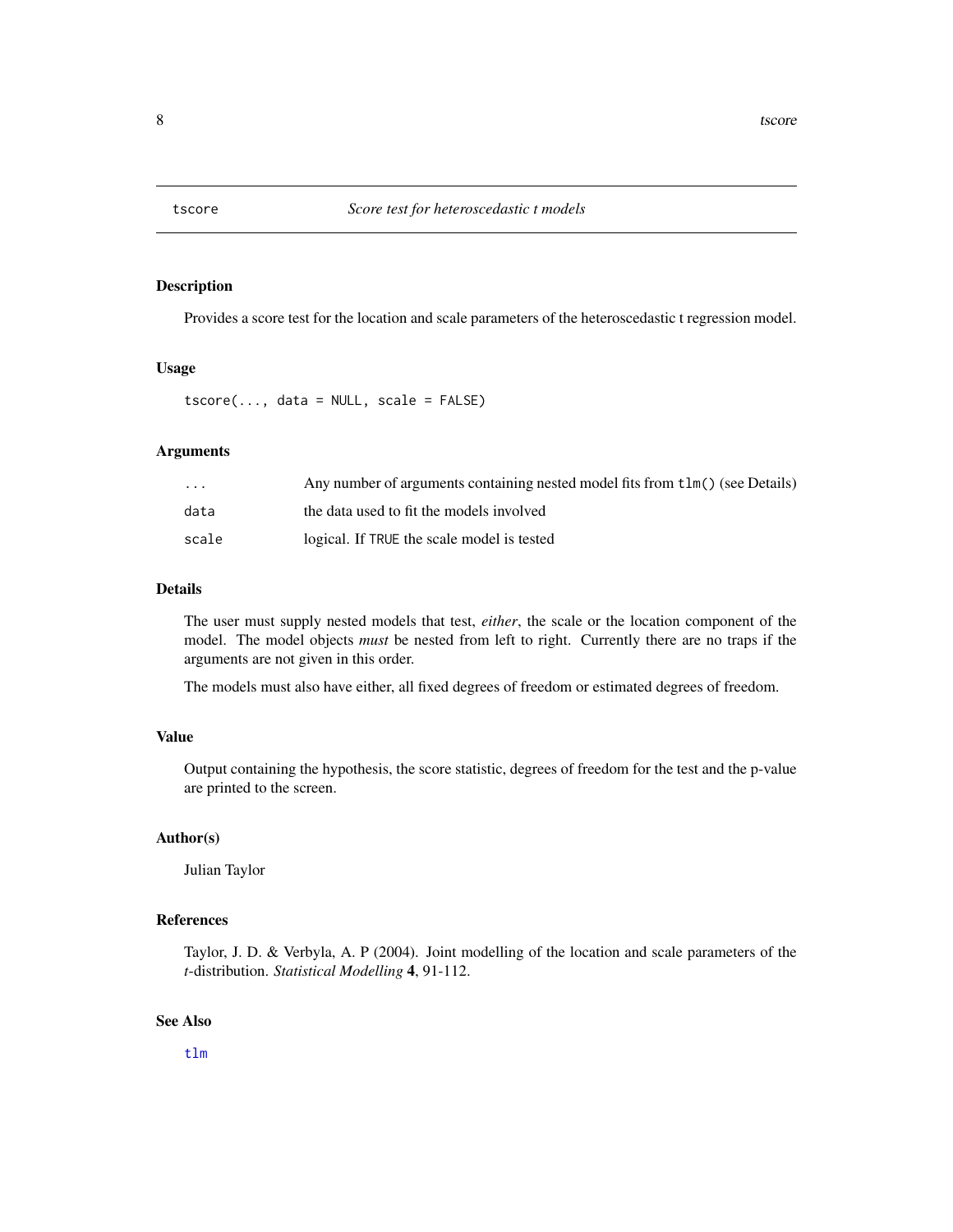#### <span id="page-8-0"></span>tsum and the contract of the contract of the contract of the contract of the contract of the contract of the contract of the contract of the contract of the contract of the contract of the contract of the contract of the c

# Examples

```
data(mm, package = "hett")
attach(mm)
tfit1 <- tlm(m.marietta \sim CRSP, \sim 1, data = mm, start = list(dof = 3),
estDof = TRUE)
tfit2 <- tlm(m.marietta ~ CRSP, ~ CRSP, data = mm, start = list(dof =
3), estDof = TRUE)
tscore(tfit1, tfit2, data = mm, scale = TRUE)
```
<span id="page-8-1"></span>

| tsum |                      |  |  |  | Summary function for the scale or location component of a het- |  |  |
|------|----------------------|--|--|--|----------------------------------------------------------------|--|--|
|      | eroscedastic t model |  |  |  |                                                                |  |  |

### Description

Summarizes the location *or* scale components of a heteroscedastic *t* model

#### Usage

```
tsum(object, dispersion = NULL, correlation = FALSE,
             symbolic.cor = FALSE, ...)
## S3 method for class 'tsum'
print(x, digits = max(3, getOption("digits") - 3), symbolic.cor =
```

```
x$symbolic.cor, signif.stars = getOption("show.signif.stars"),
scale = TRUE, ...)
```
# Arguments

| object       | either the location or scale object created by fitting a heteroscedastic t object<br>with tlm         |
|--------------|-------------------------------------------------------------------------------------------------------|
| x            | an object of class "t sum"                                                                            |
| dispersion   | 1 if summarizing the location model; 2 if summarizing the scale model (see<br>Details)                |
| correlation  | logical; if TRUE, the correlation matrix of the estimated parameters is returned<br>and printed.      |
| digits       | the number of significant digits to be printed.                                                       |
| symbolic.cor | logical. If TRUE, print the correlations in a symbolic form (see 'symnum') rather<br>than as numbers. |
| signif.stars | logical. if TRUE, "significance stars" are printed for each coefficient.                              |
| scale        | logical. If TRUE then the dispersion is known in advance $(2)$ , and is printed<br>accordingly.       |
| $\cdots$     | further arguments passed to or from other methods.                                                    |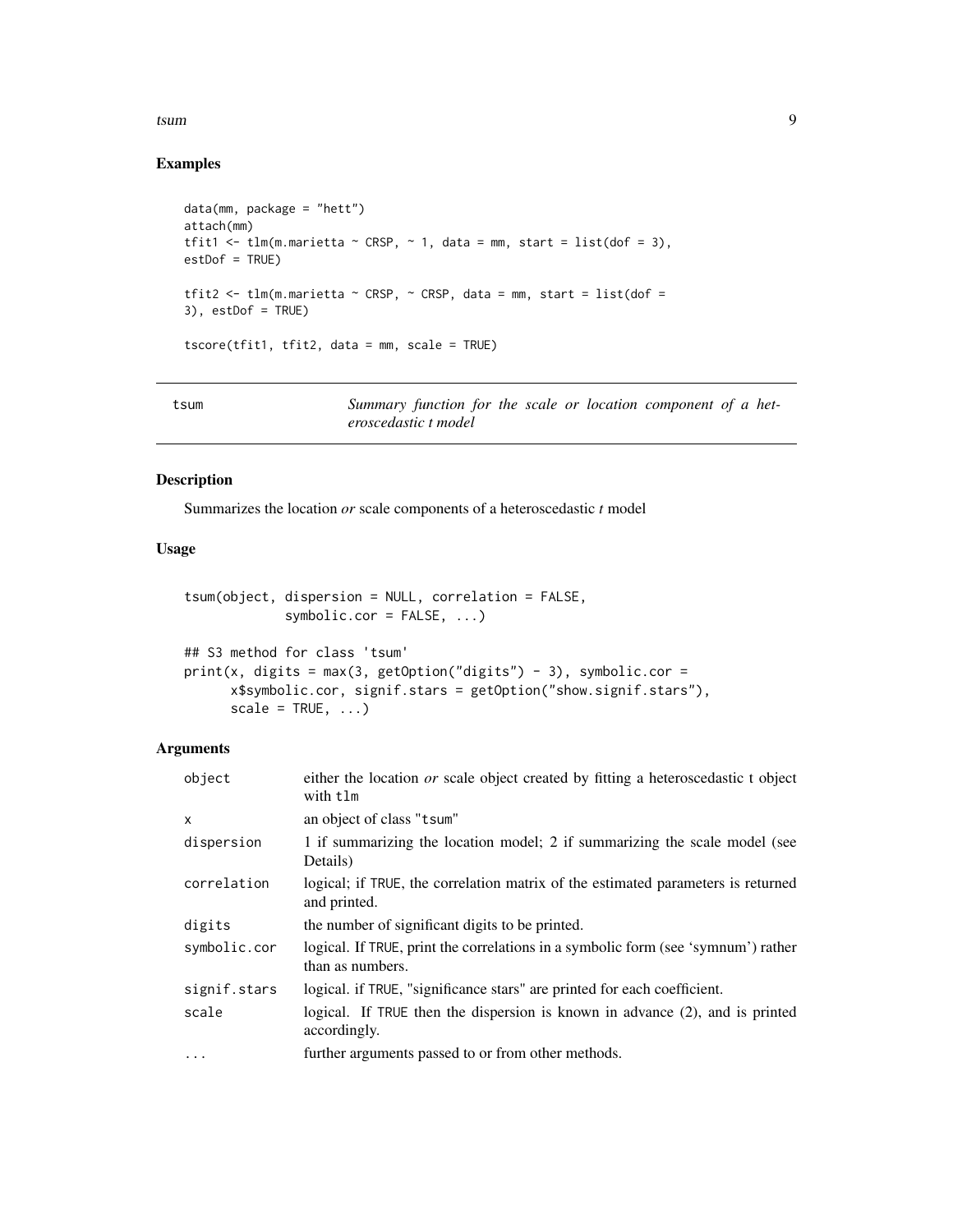#### Details

The argument supplied to dispersion must be either 1 (location model) or 2 (scale model). The reason for this is because the fitting of the model has already scaled the covariance matrix for the location coefficients. Hence the scaled and unscaled versions of covariance matrix for the location model are identical.

This function will not be generally called by the user as it will only summarize the location or scale model but not both. Instead the user should refer to summary.tlm to print a summary of both models.

#### Value

tsum returns an object of class "tsum", a list with components

| call         | the component from object                                                                    |
|--------------|----------------------------------------------------------------------------------------------|
| df.residual  | the component from object                                                                    |
| coefficients | the matrix of coefficients, standard errors, z-values and p-values                           |
| dispersion   | the supplied dispersion argument                                                             |
| df           | a 2-vector of the rank of the model and the number of residual degrees of free-<br>dom       |
| cov.unscaled | the unscaled (dispersion = 1) estimated covariance matrix of the estimated co-<br>efficients |
| cov.scaled   | ditto, scaled by dispersion                                                                  |
| correlation  | (only if correlation is true.) The estimated correlations of the estimated coef-<br>ficients |
| symbolic.cor | (only if correlation is true.) The value of the argument symbolic.cor                        |

#### Author(s)

Julian Taylor

#### See Also

[summary.tlm](#page-2-1), [tlm](#page-3-1)

#### Examples

```
data(mm, package = "hett")
attach(mm)
tfit \le tlm(m.marietta \sim CRSP, \sim CRSP, data = mm, start = list(dof = 3),
estDof = TRUE)
tsum(tfit$loc.fit, dispersion = 1)
```
<span id="page-9-0"></span>